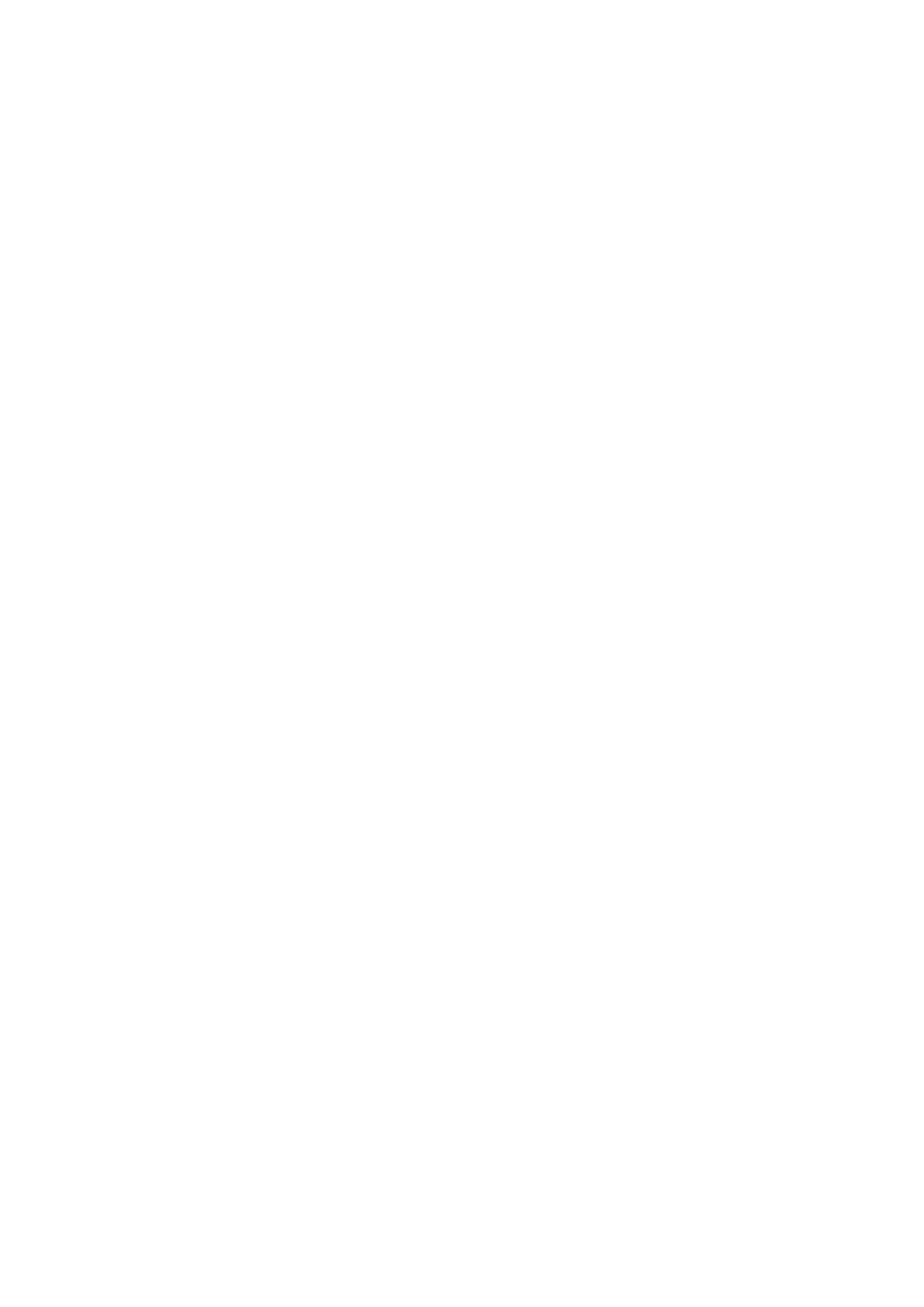

From its colonial beginnings<br>
as a jail, at some stage<br>
Australia developed into as a jail, at some stage the democratic and egalitarian society we know today.

*Rogue Nation* takes two episodes from early colonial history and shows in a dramatic and accessible way how this transformation started.

Using *Rogue Nation* can help students engage with the drama of history, while exploring in limited class time some key big ideas in the development of Australian national and civic identity.

*Rogue Nation* is a 2 x 54-minute dramatised documentary series about the epic story of how the colourful characters of early colonial Australia transformed a penal settlement into a land with rights and opportunity in a mere 40 years.

Historian Michael Cathcart leads viewers through some formative events in Australia's early colonial history, including the Rum Rebellion and the clash between William Wentworth and Governor Ralph Darling – events that established some civil rights for all settlers in the convict colony. We

see how a fledgling colony on the wrong side of the globe was rapidly transformed from a place of punishment to a confident and prosperous community.

The series examines the fight for power and control between two powerful interest groups: the wealthy and entrepreneurial landowners – and the 'emancipists' and 'currency lads and lasses', ex-convicts and their offspring who took on the governors appointed by the Colonial Office in London.

*Rogue Nation* introduces well-known figures including pastoralist John Macarthur, barrister and newspaper proprietor William Wentworth, and Governors William Bligh, Lachlan Macquarie and Ralph Darling.

It shows how a handful of driven, ambitious, ruthless and fiercely independent colonists saw off several British governors, encouraged upheaval and learned the art of politics; discovering that debates, pressure groups and propaganda could change governments and shape policy.

In doing so, they helped to lay the foundations of the prosperous liberal democracy of Australia.

## CURRICULUM APPLICABILITY

*Rogue Nation* has received a M (recommended for mature audiences) classification from the Office of Film and Literature Classification with the consumer advice: Infrequent violence and themes. The series is relevant for:

#### Australian History

Early colonial history Rum Rebellion The role of the governors The fight for power and control between two interest groups The development of currency lads and lasses The development of representative government and civic rights

#### Civics and Citizenship

The development of representative government and civic rights Individuals and political leadership and

influence

Development of Australian democracy

## English

Biography The role of individuals in change

#### Media Studies

Historical docudramas Storytelling in media

フ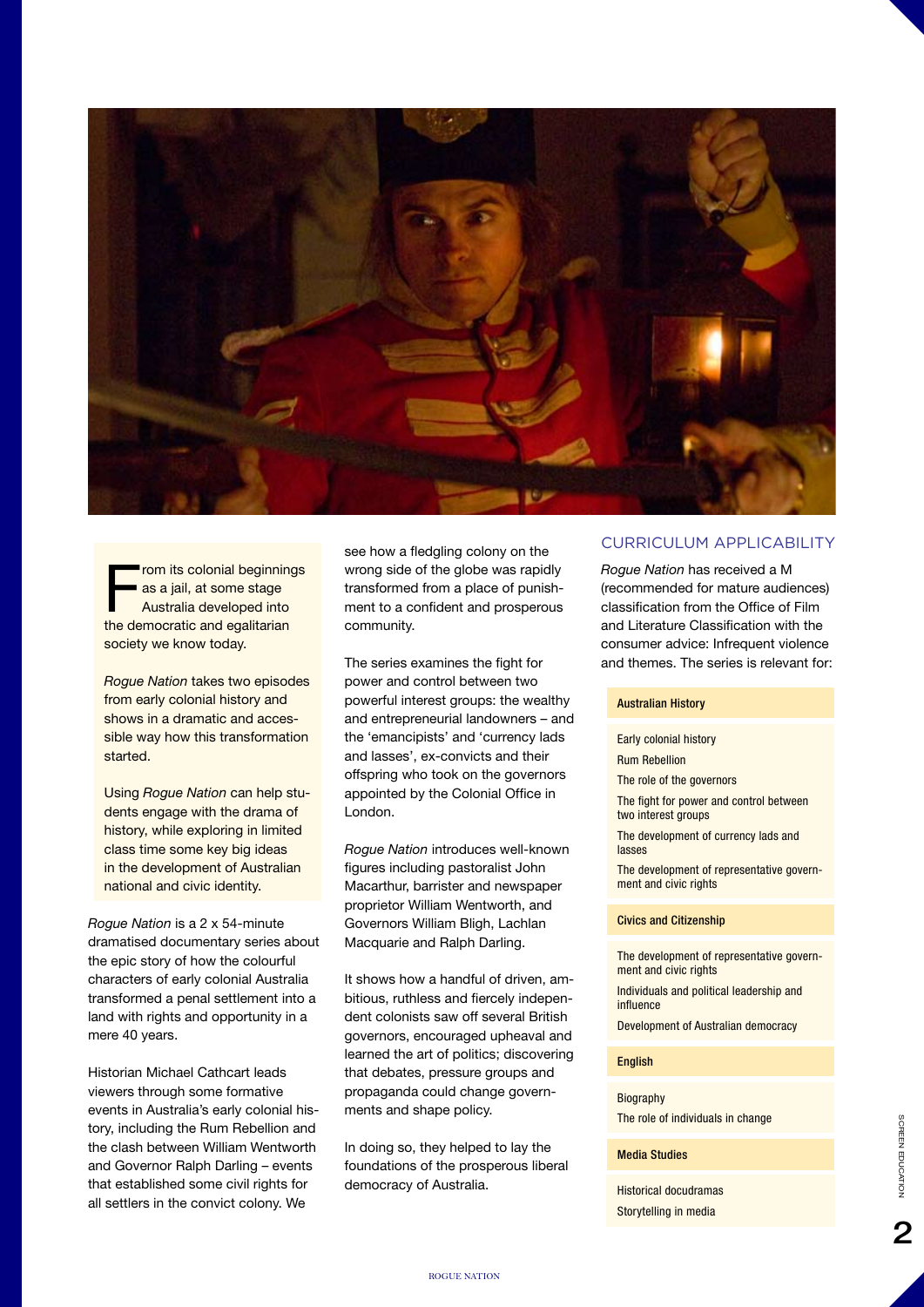# Episode 1 Honour Among Thieves

# EXPLORING IDEAS AND ISSUES

## **BEFORE WATCHING** *ROGUE NATION: HONOUR AMONG THIEVES*

The following activities will help you understand some of the key ideas and concepts in the film you are about to see.

#### **A.** Understanding authority and rebellion

#### *Dear Diary*

*What a day! It started as a normal day in class, but will go down in history now as 'The Day Brianna Snapped'!*

*The lesson was about to start. Mr Vittori was checking homework. Here's what was said, as I recall it:*

*Mr V 'OK class, homework handed up, thanks. Brianna, where's yours?*

| B   | Sorry sir, I didn't do it.                                                                                                                                                                                           |
|-----|----------------------------------------------------------------------------------------------------------------------------------------------------------------------------------------------------------------------|
| MrV | Brianna, what do you mean, you didn't do it? That's the second time this<br>week you've not done it. I bet you got your other work done, though, didn't<br>you?                                                      |
| B   | No, sir. Sorry.                                                                                                                                                                                                      |
| MrV | Sorry's not good enough. There are too many people taking this attitude.<br>This subject is as important as any other, and you will all get your work done<br>on time! Brianna, you'll do extra to make up for this. |
| B   | That's not fair – you haven't given Jack any punishment and he never does<br>it! That's just not fair!                                                                                                               |
| MrV | Enough! You do as you're told young lady, or else.                                                                                                                                                                   |
| B   | (In tears now) No! That's not fair. I won't do it! I can't do it!                                                                                                                                                    |
| MrV | You will! I will not have students telling me what they will and will not do.<br>You do it, or else you'll go to the Principal!                                                                                      |
| B   | You can't do that, it's not fair!                                                                                                                                                                                    |
| MrV | Don't you tell me what's fair and what's not. Get out of here and wait out-<br>side the Principal's office.                                                                                                          |
| B   | But                                                                                                                                                                                                                  |

*Mr V Don't answer back – get out! Get out! Or I'll make sure you are expelled!*

*B Expel me then, get the Principal, see if I care!*

*And Brianna stormed out, in tears, slamming the door so hard the glass pane broke!*

*Well, we were all just stunned. Nobody spoke – we just stared goggle-eyed. If she gets expelled, what will happen to her? Poor Brianna. All this trouble at home with her mother, and now this. Goodness knows what will happen to her now. This is really serious.*



As a class or group, discuss:

- 1. Why did Brianna 'snap'?
- 2. Was her behaviour reasonable? Was Mr Vittori's?
- 3. Why do you think she reached the point of not caring what the consequences for her actions would be?
- 4. Are there any points at which either person might have changed the way this confrontation was going?
- 5. Who or what caused this situation?

З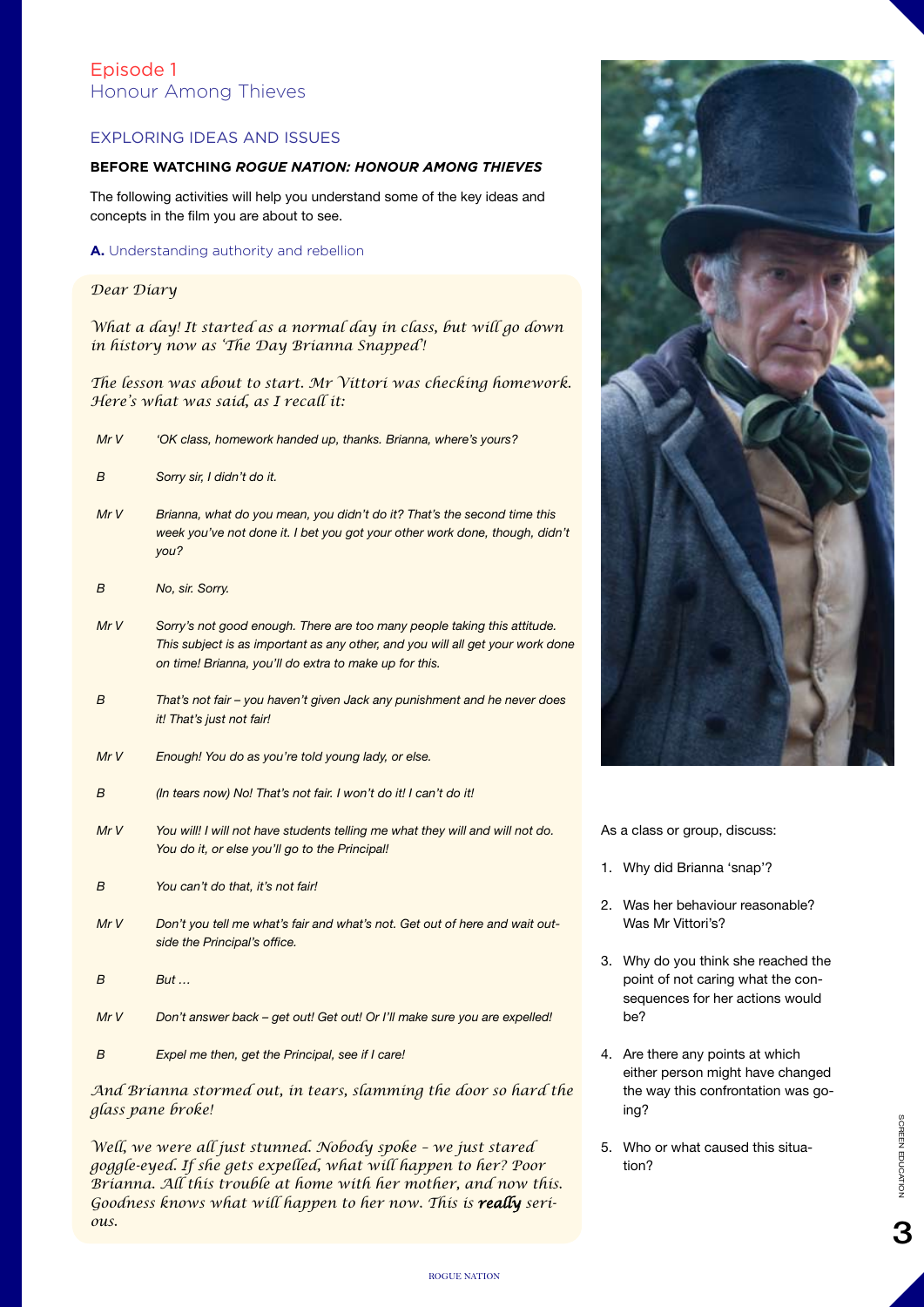#### **B.** Understanding political propaganda

Look at this cartoon and answer the questions that follow.

- 1. There are four figures. Briefly describe each.
- 2. Two of the figures have more authority than the others. What are the symbols of authority that are used to make this clear?
- 3. Describe what is happening in the cartoon.
- 4. With whom does the cartoonist want you to have sympathy – the group of three, or the one figure under the bed? Explain how the cartoonist works to achieve this.
- 5. What do you think is the main message of this cartoon?

You will be able to come back to these answers after watching Episode 1 of *Rogue Nation*.

# UNDERSTANDING THE STORY AND EXPLORING THE IDEAS

**Episode 1 –** Honour Among Thieves

#### **Synopsis**

Historian Michael Cathcart introduces John Macarthur and the powerful faction of landowners, entrepreneurs and local military who take on Governor William Bligh and trigger Australia's only military coup, the Rum Rebellion of 1808.

Set in colonial Sydney from the 1790s, the first part of the dramatised documentary history series *Rogue Nation* delves into the struggle for power and control between ambitious landowners and the colony's British governors.

While on the surface a dispute over the importation and sale of rum, the real battle is about access to prime Aboriginal land in a vibrant and growing frontier town of more than 7000 soldiers, merchants, convicts, civil servants, Aborigines and free settlers.



*'The Arrest of Bligh' - propaganda cartoon from the time of the Rum Rebellion, 1808. This is a copy of the original held by the State Library of New South Wales.*

Led by army lieutenant-turnedpastoralist John Macarthur, wealthy landowners and entrepreneurs tackle first Governor Philip King and then his replacement, Governor William Bligh, a naval captain best known for a mutiny aboard his ship, the *Bounty*.

Escalating tension between Macarthur and Bligh leads to the military insurrection and house arrest of Bligh, known as the Rum Rebellion.

Bligh returns to England a broken man and a new era of hope arrives with Governor Lachlan Macquarie, who believes in the redemption of convicts and a fair go for all.

#### **Key Characters**

William Bligh – Appointed Governor of New South Wales in 1806. He had formerly sailed with Captain Cook and was a brilliant navigator who brought his men to safety after the mutiny of part of the crew on his ship the Bounty in 1789. A supposed reason for the mutiny was Bligh's explosive temper and abusive language.

Mary Putland – Bligh's daughter. She was widowed early in Bligh's term as Governor, and acted as the female head of Government House. Her mother, Bligh's wife, had remained in Britain.

John Macarthur – Arrived on the Second Fleet as a captain in the New South Wales Corps, in 1790. He had become an extensive landowner and businessman in the colony, and had a vision of providing quality wool as an export to Britain.

Elizabeth Macarthur – Macarthur's wife, who would run his business interests in New South Wales during his long absences in Britain.

Richard Atkins – a civilian and the highest legal officer in New South Wales. Due to the lack of trained lawyers he acted as both prosecutor and judge in many cases.

Colonel William Paterson – the senior officer of the NSW Corps. While lieutenant-governor, he entered into a duel with John Macarthur and was wounded. He fled to Van Diemen's Land to avoid exercising leadership but returned one year after the rebellion to assume command of the colony.

Major George Johnston – He was the military commander of the New South Wales Corps before Paterson's return.

## **Questions**

After watching *Honour Among Thieves,* answer these questions to make sure that you understand the story and the key ideas and themes it presents.

The opening scenes of the film show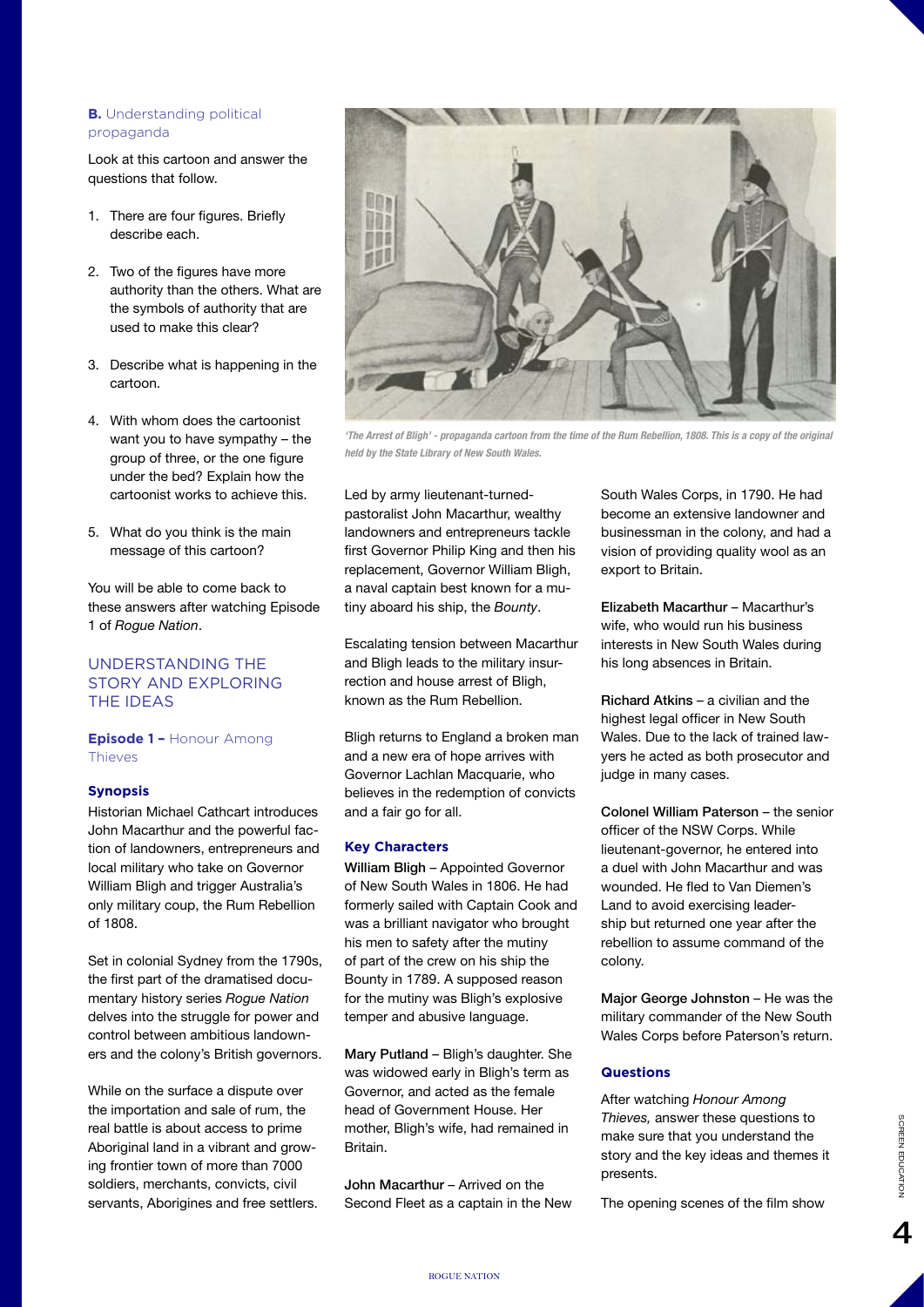us the drama that is about to be explored.

- 1. What is your first impression about the conflict that becomes known as the Rum Rebellion of 1808?
- 2. Who are the main people involved?
- 3. What are the main causes of or issues associated with the incident?

One of the main characters in the episode is John Macarthur. He arrived on the Second Fleet, in 1790.

- 4. What do we learn about why the Macarthurs came to New South Wales?
- 5. What would they have sacrificed to make this journey?
- 6. What qualities would they have needed?
- 7. How would their expectations and ambitions have affected the way they saw the colony and the way it should develop in the future?

The Macarthurs arrived in NSW – a convict colony.

- 8. Explain the seven main elements of this society and the main thing that each would want or hope for in the colony:
	- • Governor
	- • Convicts
	- **Free settlers**
	- Freed convicts
	- • New South Wales Corps
	- • Civil officials
	- • Aboriginal inhabitants
- 9. Explain how these groups may have seen and responded to each other.
- 10. The Britain the colonists came from was a society based on class. How might this have affected the way people saw each other and interacted in New South Wales?



11. A few people in NSW immediately gained large holdings of land and were in a position to gain great wealth through manipulation of imports. How might this have affected the way people saw each other and interacted in NSW?

One of the ways a few could manipulate the economy of the colony was through rum.

- 12. How could having a monopoly on the import of rum help a few people gain great wealth?
- 13. What impacts would the use of rum as the main currency have had on the nature of the colony?
- 14. Why might the British Government have wanted to end this situation?

Governor King tried to stop the rum monopoly and sided with small settlers over the wealthy few in the colony. Lieutenant-Governor Paterson, the Commanding Officer of the New South Wales Corps, and Macarthur fought a duel and Macarthur was sent back to Britain for trial – but the trial was never held. Instead, Macarthur returned with sheep and a huge land grant that the new Governor, Bligh, would be required to honour.

15. How did this grant, and Macarthur's proposal that it be on an area formerly set aside for common use, cause a dispute between Bligh and Macarthur?

The film quotes Bligh's reaction:

*BLIGH: The area is called the cowpastures for good reason, sir. A herd of wild cattle established itself there and Governor King didn't want them driven off.*

*MACARTHUR: Yes, well I had this out with the Governor before he left. My boundaries have been decided. It would not be good practice to disturb the sheep.*

*BLIGH: What have I to do with your sheep, sir? What have I to do with your cattle? You are to have such flocks of sheep and herds of cattle that no man has heard of before. No, sir, I know your concerns, sir, you've got 5000 acres of land, sir, in the finest situation in the country but by God Macarthur you shan't keep it.*

*MACARTHUR: I remind you, sir, that land was granted to me by recommendation of the Privy Council by order of the Duke of Portland.*

*BLIGH: Damn the secretary of state. He commands at home, I command here.*

*MACARTHUR: Well it would not be my choice to seek redress through the law however.*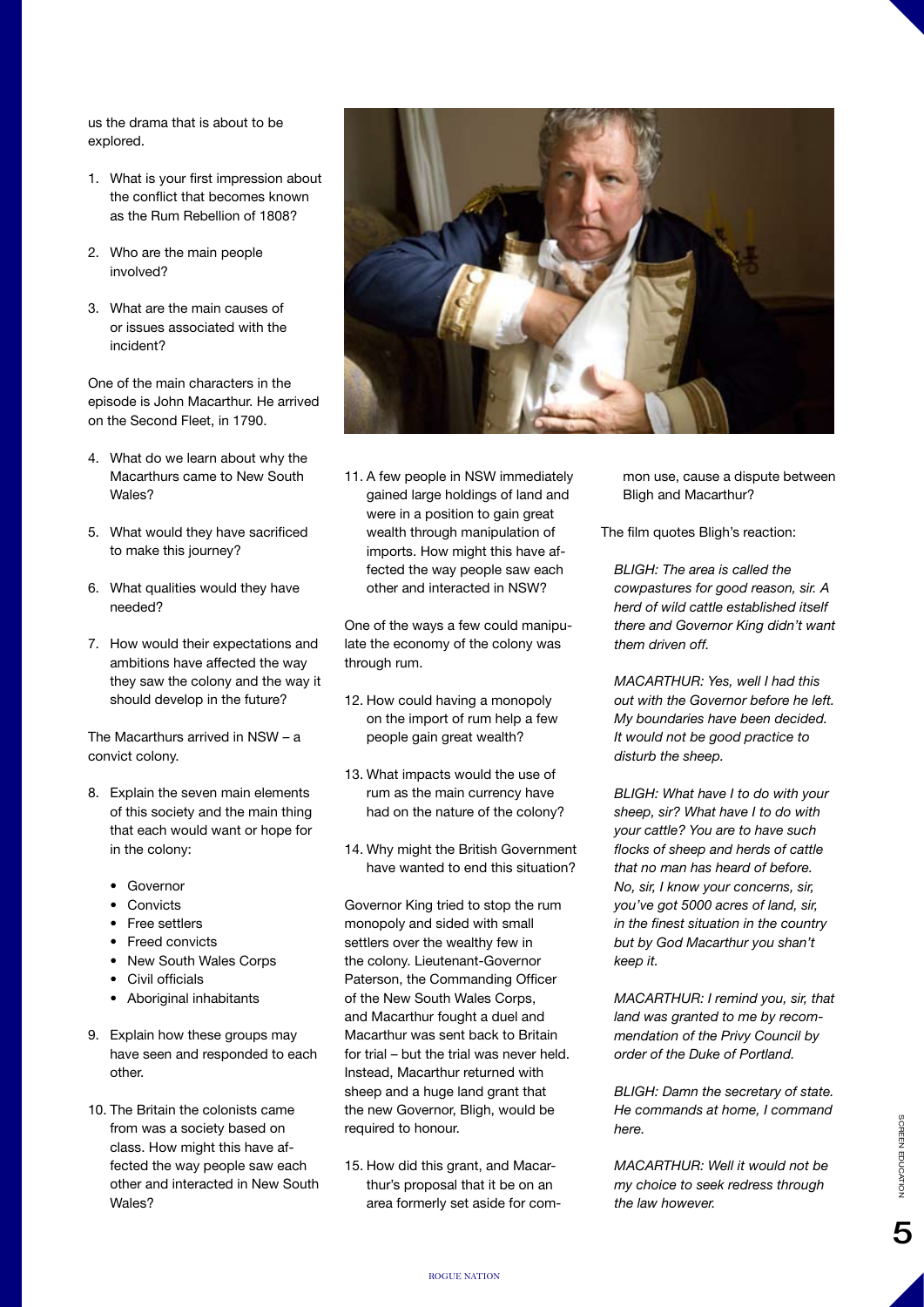

*BLIGH: Damn the law! My will is the law.*

- 16. How does the film use this incident to illustrate the nature of Bligh's character?
- 17. How does Bligh's reaction to Macarthur also bring out the issue of the legal status of people's rights in the colony?

Bligh now believed Macarthur had broken the law by having been owner of a ship from which a convict escaped. Macarthur tried to evade this law by giving up ownership of the ship. Bligh had the main legal officer in the colony, Judge-Advocate Richard Atkins, issue a warrant for Macarthur's arrest.

- 18. How did Macarthur respond to this warrant?
- 19. How was this response a further criminal act?
- 20. Why did Bligh now order the clearing of a number of houses and the tearing down of a fence of Macarthur's?
- 21. How would this have been seen by the people affected?
- 22. What do we now learn was Bligh's vision of the future of the colony?
- 23. How did this conflict with the vision of Macarthur and other major landowners?
- 24. How is the conflict also becoming one about the nature and extent of a governor's power?
- 25. How was it also becoming a personal one to do with people's perceptions of their honour and status in society?

Macarthur was now in court for the offence of having been owner of a ship from which a convict escaped and of having refused to accept the arrest warrant. The case was to be heard by the Judge-Advocate, together with six magistrates who were also officers of the New South Wales Corps.

26. How did Macarthur holding a debt of Atkins make Atkins inappropriate to sit in judgement of Macarthur?

Bligh now ordered the arrest of the six officers of the NSW Corps who were the magistrates for the case.

- 27. How might this situation have been seen by Macarthur and others as proof of the failure of law and order under Bligh?
- 28. If it were seen this way, could the NSW Corps feel justified in removing Bligh?

The highest ranking officer of the New South Wales Corps, Major Johnston, now sent his troops to arrest Bligh, as

he feared Bligh would try to escape and gather armed settlers to act against the military.

- 29. Look back at the cartoon exercise at the start of this guide. How do the filmmakers justify Bligh's actions in hiding in the bedroom?
- 30. Would you say that Bligh was a coward, or was he justified in hiding before trying to escape?
- 31. How did the rebels try to justify their action in removing Bligh from his position of authority?

Bligh was now kept under arrest for a year, until Colonel Paterson returned from Tasmania, and sent Johnston to Britain for a trial. Macarthur followed. The new Governor, Lachlan Macquarie, arrived with his own military regiment to remove the influence of the NSW Corps. Johnston was found guilty, but given a very mild punishment. Bligh was later promoted, but felt that the crime committed against him had never been properly addressed and that the light punishment given to Johnston was in fact a rebuke against him. When he died in 1817 there was no mention of his role as Governor of New South Wales placed in the list of accomplishments on his headstone.

# Drawing it together

32. What do you think the Rum Rebellion tells you about the *power and influence of individuals* in early NSW colonial history?

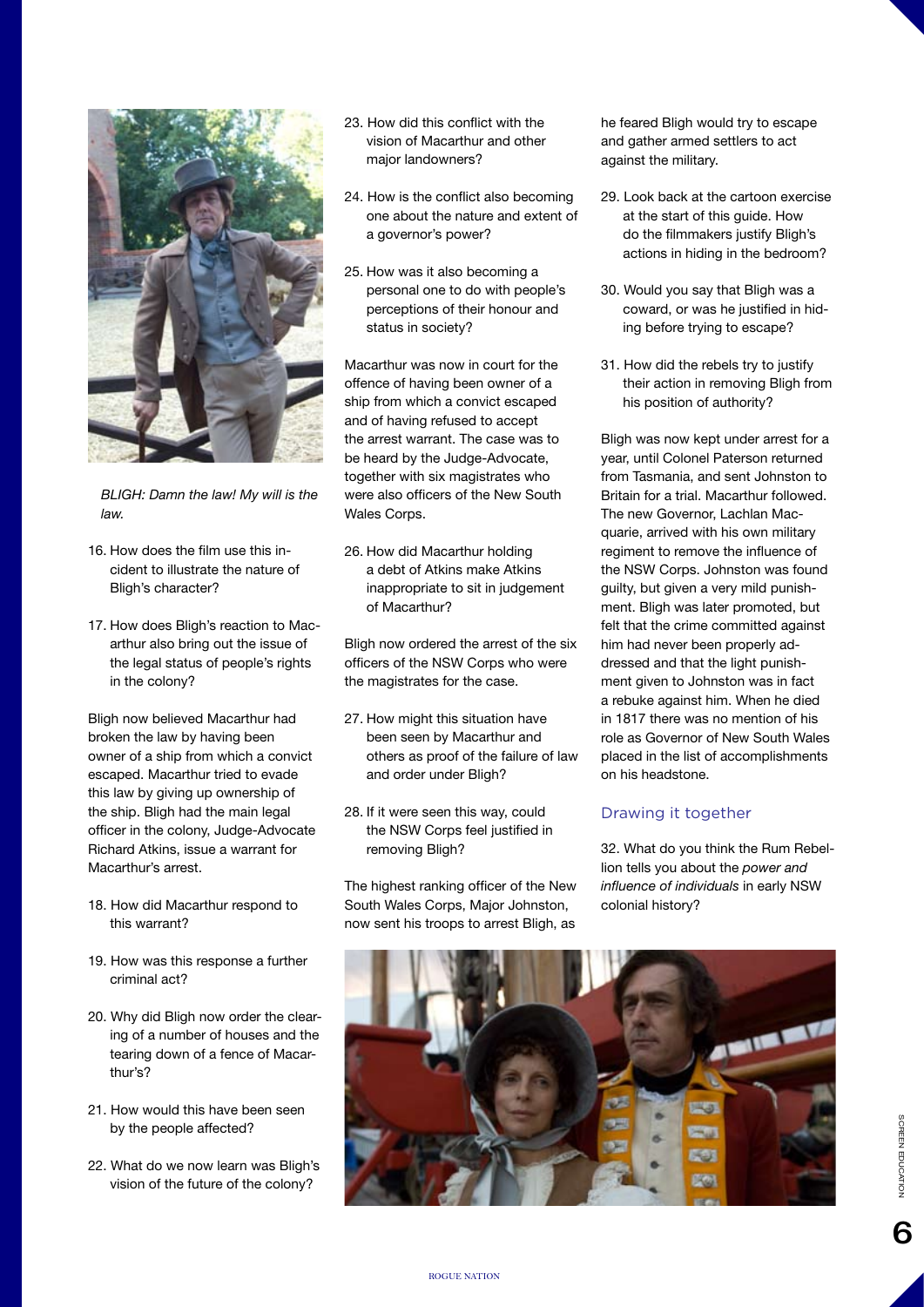

- 33. What does it tell you about *conflicting views of the future* of the colony?
- 34. What does it tell you about the *development of economic power and interests*?
- 35. What does it tell you about the *social composition of the society*?
- 36. What does it tell you about the *role of influence and patronage in Britain* on the development of the colony?
- 37. What does it tell you about the *significance of distance* in events in New South Wales?
- 38. Historian Michael Cathcart says:

*The Rum Rebellion is notable, not for its violence, but for the fact that no one got hurt. In the absence of democracy, the people of Sydney had changed a government which had become unacceptable. It didn't usher in a new world order but it does show that many of the people had started to care about government, ambition and justice. They may have come here as rogues, but they were starting to reinvent themselves as a nation.*

Discuss this assessment of the event.

# Significant characters in history

Imagine that the two key characters of this episode, Bligh and Macarthur, have applied to be the principal of your school.

Each claims to be the best person for the job.

- 1. Using the table on the right, prepare a key list of points for and against each person. Include such aspects as strengths, weaknesses, ability to interact with people, leadership qualities, and so on.
- 2. Which person would you prefer in the job?
- 3. Would your answer be the same when considering them as leaders of NSW in 1808, or do the different jobs require different qualities? Explain your opinion.
- 4. Here are four character summaries provided by the filmmakers in their Media Kit to accompany the film. Choose one of these, and either analyse it, or create your own alternative version.

## **William Bligh**

Rebellion seemed to follow William Bligh around. Although known for great violence of temper and extreme outbursts, he was also capable of great personal bravery. Sent by the Colonial Office to drag an unruly colony into line, his vision for New South Wales – a small-scale arcadia peopled by contented peasant farmers – only ever had the most tenuous of connections with early 19th century reality. He made enemies easily, insulted indiscriminately and was sent packing.

Bligh was at his best in a crisis – when his crew on the *Bounty* mutinied in 1789 he navigated a tiny open boat 5800 kilometres to Timor with his loyal remnant crew. Arriving in NSW in 1806 in the aftermath of devastating floods, he organised emergency flood relief and promised settlers that the government stores would buy their crops after the next harvest. During the fateful events of 26 January 1808, now known as the Rum Rebellion, he kept calm and phlegmatic whilst those around him panicked at the approach of the NSW Corps soldiers.

Bligh's greatest problem was not his heart or his nerve, but his head. Arriv-

| Э      | <b>BLIGH</b>                 | <b>MACARTHUR</b>             |
|--------|------------------------------|------------------------------|
| s      | Strengths/good<br>qualities  | Strengths/good<br>qualities  |
| ś<br>ŕ | Weaknesses/poor<br>qualities | Weaknesses/poor<br>qualities |

ing in New South Wales with inadequate and outdated information, he was unable to accept that Sydney had advanced far beyond the simple subsistence existence that the Colonial Office assumed.

## **Mary Putland**

The eldest daughter of Captain William Bligh, Mary Putland was married to Lieutenant John Putland, a naval officer and Captain Bligh's Aide-de-Camp. She accompanied her father out to the colony in 1806 playing the role of hostess in place of Bligh's wife, who refused to leave England.

Described by a less-than-sympathetic observer as 'rather pretty but conceited and extremely affected and proud', Mary Putland helped redesign the Government House garden according to the latest style, employing up to ninety convict men to blow up and carry away the rocky outcrops in the Domain.

John Putland died of tuberculosis at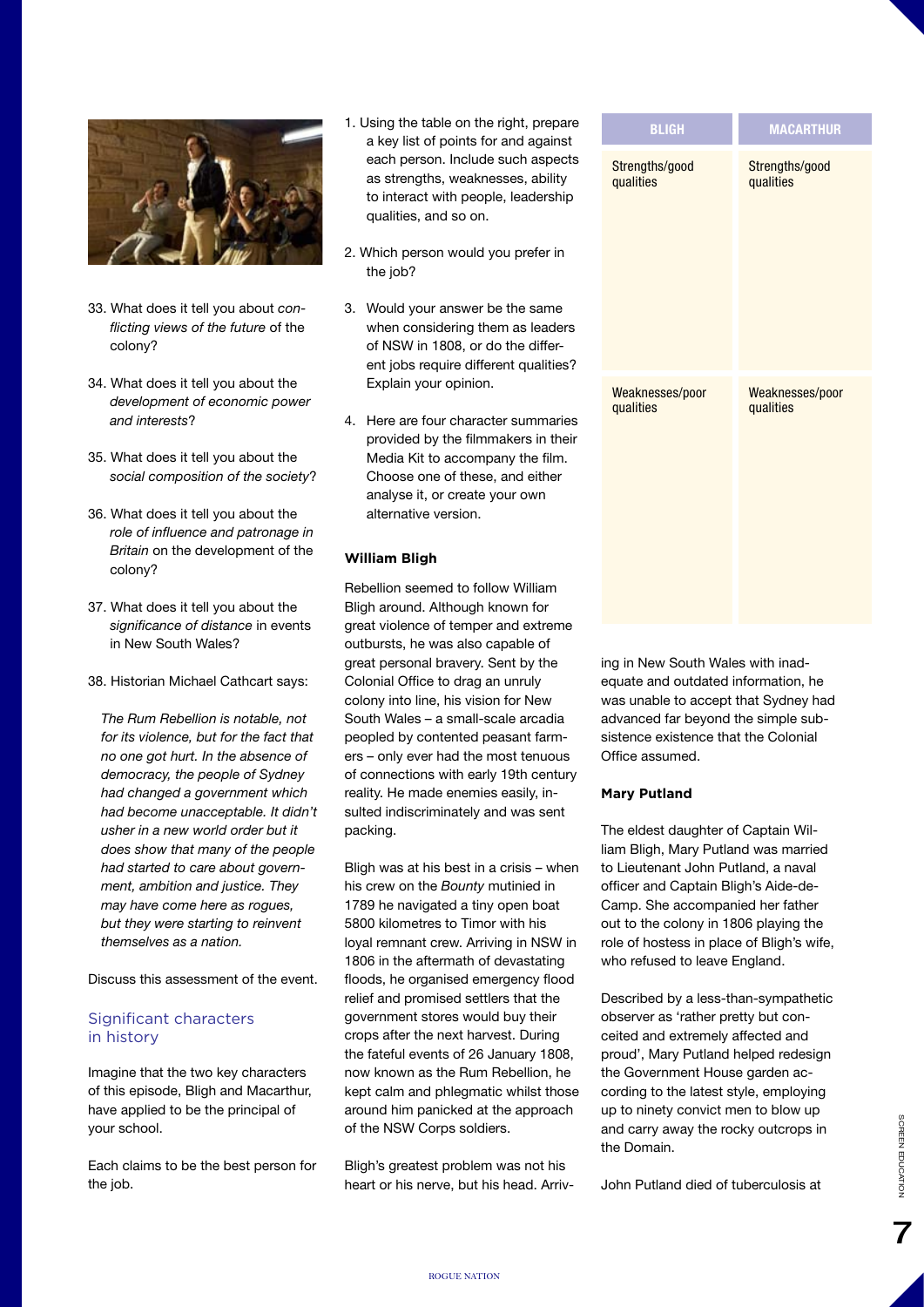the beginning of 1808. After Bligh's arrest and subsequent release Mary remained in the colony, and married Lieutenant-Colonel Maurice O'Donnell of the 73rd Regiment, who accompanied Governor Macquarie to replace the NSW Corps and Bligh. She remained with him in Sydney when Bligh returned home.

#### **John Macarthur**

John Macarthur was brooding, intense, highly-strung and acutely sensitive to any social slight or breach of 'honour'. A man of great energy and vision, he quarrelled with practically everyone during his thirty years in the colony and claimed to have played a key role in engineering the demise and recall of four British governors – only a slight exaggeration.

A ruthless meddler, particularly where his personal interests were concerned, Macarthur was given to duels, blackmail and poison pen campaigns, but he also can claim credit as one of the most influential and constructive figures in early Australian history.

Macarthur was among the first to envisage the future possibilities of the small remote penal outpost and was largely responsible for kick-starting the tremendous productive leap in the early 1790s which lifted the colony out of bare survival mode. He was pivotal in establishing the wool industry, despite early scepticism and derision, which ensured colonial expansion and prosperity in the decades leading up to the great gold rushes of the 1850s.

Devoted to his wife and children, Macarthur enjoyed an order and harmony in his private life that equalled the chaos and violence of his public life.

In the 1820s, just as the colony began to develop in the way that he had imagined, he lapsed into madness, plagued by jealousy, paranoia and delusions of persecution. He died in 1834.

#### **Elizabeth Macarthur**

Educated, intelligent and cultured, Elizabeth Macarthur was an ideal foil to her intense and easily antagonised husband. Devoted to her husband, Elizabeth was as tactful, diplomatic and calming as Macarthur was prickly and ambitious. Her early years in the colony consisted chiefly of struggling to raise and educate her children, and run a household, but she also managed to be the elegant centre of sophisticated and polite society.

In 1809 Macarthur went to England to give evidence at his Court Martial and could not return for eight years. Elizabeth ran all of Macarthur's farming operations in NSW, riding to the peripheries of white settlement to monitor the progress of their stock and overseeing culling, breeding, finding feed, shearing, then grading and shipping the wool for export. During this period, Australian wool established itself in the British market, Macarthur wool at the forefront, making Elizabeth Macarthur one of the founders of the Australian wool industry.

## Is *Rogue Nation* good history?

*Rogue Nation* is a docudrama – part documentary (represented by the role of the narrator, historian Michael Cathcart) and part dramatic historical reconstruction.

Does this style and approach work? Does it provide good history as well as good entertainment?

Think about what is needed for a show to be good history and for it to be good entertainment. For example, for it to be good history it would need to be written by people who are expert in the area, and it would need to be accurate and true to the times.

For a show to be good entertainment it would need to be attractive, entertaining, with engaging and interesting characters.

1. Discuss this as a class and list the criteria in each of the two columns below.

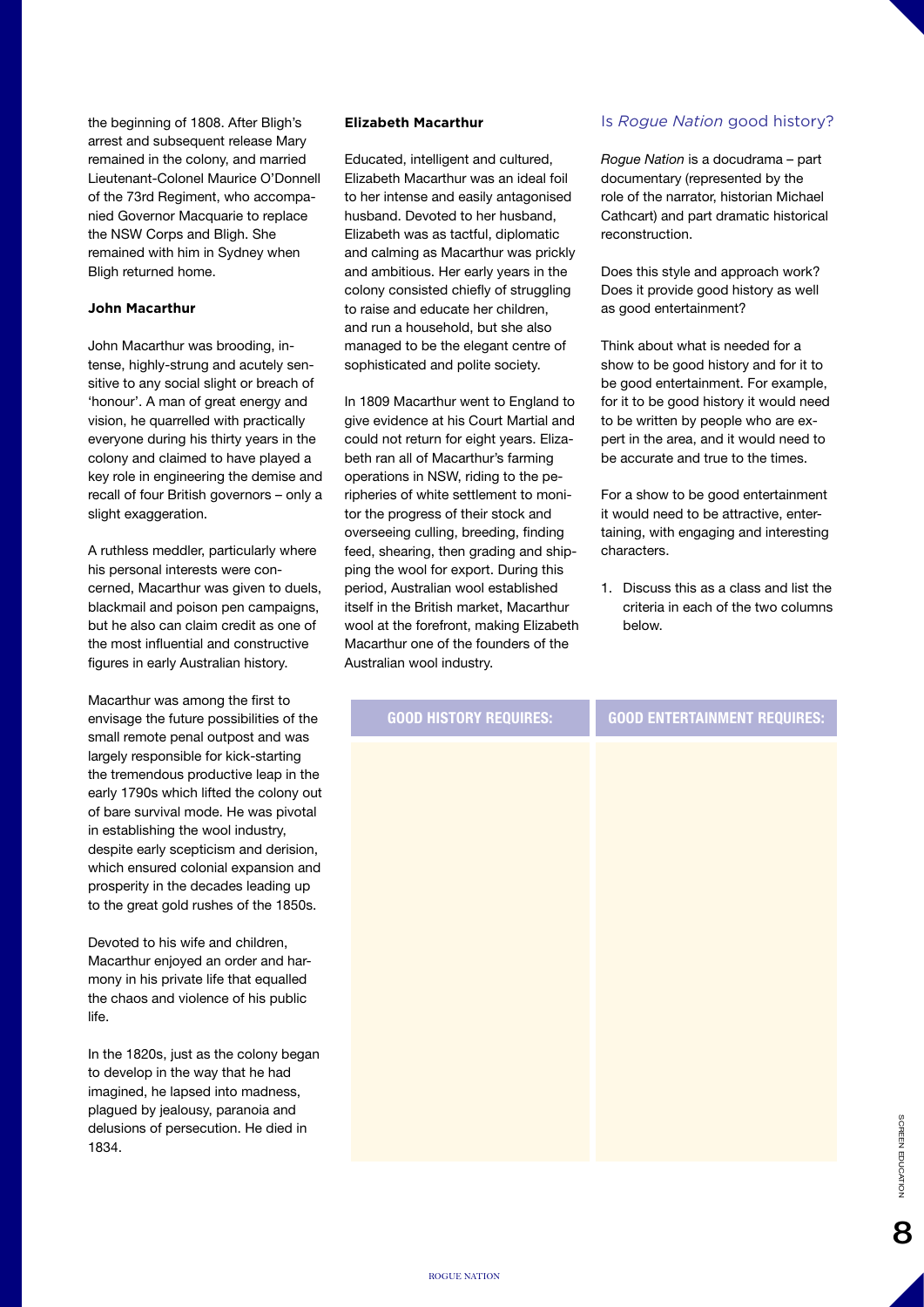Now look at the two views about the episode that follow. Answer the questions and draw on your own response to the program to come to your own conclusions.

## **A.** Media Kit comment

The final instalment of Screen Australia's dramatised history series for ABC Television, *Rogue Nation* brings to life an era of Australian history rarely seen on screen – the early colonial years.

Conceived by production company Essential Media and Entertainment, the two-part docudrama was developed as an expansive look at Australia's colonial history; the birth of Australia from its origins as a penal colony into a democratic colonial society.

'We wanted to look at the cause and effect of this transformation and how it shaped the foundations of our nation,' Essential's executive producer Ian Collie says.

*We fashioned it into a two-part series focusing on two key periods and two local rogues – Macarthur and Wentworth – who were both larrikins and ambitious men with forceful and dominant personalities.*

1. Do you think this focus on key individuals is effective?

'The Bligh and Macarthur story has not been told before – there are two colourful protagonists who come up against each other and that was a great story to me,' [director] Andrikidis says.

With such a theatrical tale, Andrikidis was keen to keep the drama as realistic as possible and focused on securing the best possible cast, headed by Geoff Morrell as Macarthur and John Wood as Bligh.

'A lot of docudrama can end up being a theatrical performance, but I was keen to make it as believable and naturalistic as possible,' he says.

2. Do you believe the film has

achieved this type of characterisation?

Both Macarthur and Bligh had been widely presented as caricatures and [Andrikidis] worked to infuse them with emotion and subtlety, to give them a third dimension.

Another challenge was to weave Cathcart seamlessly into the drama. The filmmakers achieved this by placing their narrator in the midst of the action – a character might drop a newspaper in a dramatic re-creation which Cathcart steps in and retrieves.

While the film was shot entirely on location, many of the original places no longer exist so the crew filmed at the now-disused Old Sydney Town, north of Sydney, and Old Government House at Parramatta. Sydney University's historic facades served as 19th century London.

3. Do you think the way Michael Cathcart interacts with the drama is effective? Does it perhaps add to your understanding of the story? Or does it perhaps interfere with the drama and 'realism' of the film?

There also was a challenge in sourcing accurate costumes. Australians haven't made period drama for years and a treasure trove of costumes was sold offshore in the 1980s.

'None of it exists in Australia anymore so it all had to be made or imported from Britain,' Andrikidis says. 'Bligh's uniform was hired from the UK, where we got quite a bit of the clothing. All the costumes for the governors and aristocracy had to be brought in.'

4. Is the realism and accuracy effective? Or would the film work as well if it were only vaguely authentic?

Australian history recreationists were hired as extras to play soldiers and convicts – many wearing costumes they had bought from the producers of *Mary Bryant*.



## **B.** Interview with presenter Michael Cathcart

An accomplished historian, author and broadcaster, Michael Cathcart joined the *Rogue Nation* production team early in 2007 as the narrator and 'face' of the historical series.

While best known for his acclaimed abridgment of Manning Clark's sixvolume classic, *A History of Australia*, Cathcart has wide experience with radio and television production as the presenter of a several programs for ABC Radio National and host of the 15-part ABC TV history series *Rewind* (2004), which presented little-known stories from Australian history. The experience opened his mind to the possibilities of television …

While there is little doubt about what happened in the history, interpretations can vary.

*The tendency today is to read the past in search of people who resemble ourselves, or major figures who seem to be articulating a political position that we would approve of today. I'm more interested in exploring the past for its strangeness than in seeing the past as a mirror of ourselves.*

*I think what's exciting is to go back in to the 19th century and to see that these people thought and spoke and behaved differently from us. The past is not the present in fancy dress; it has its own reasons, its own fears, its own*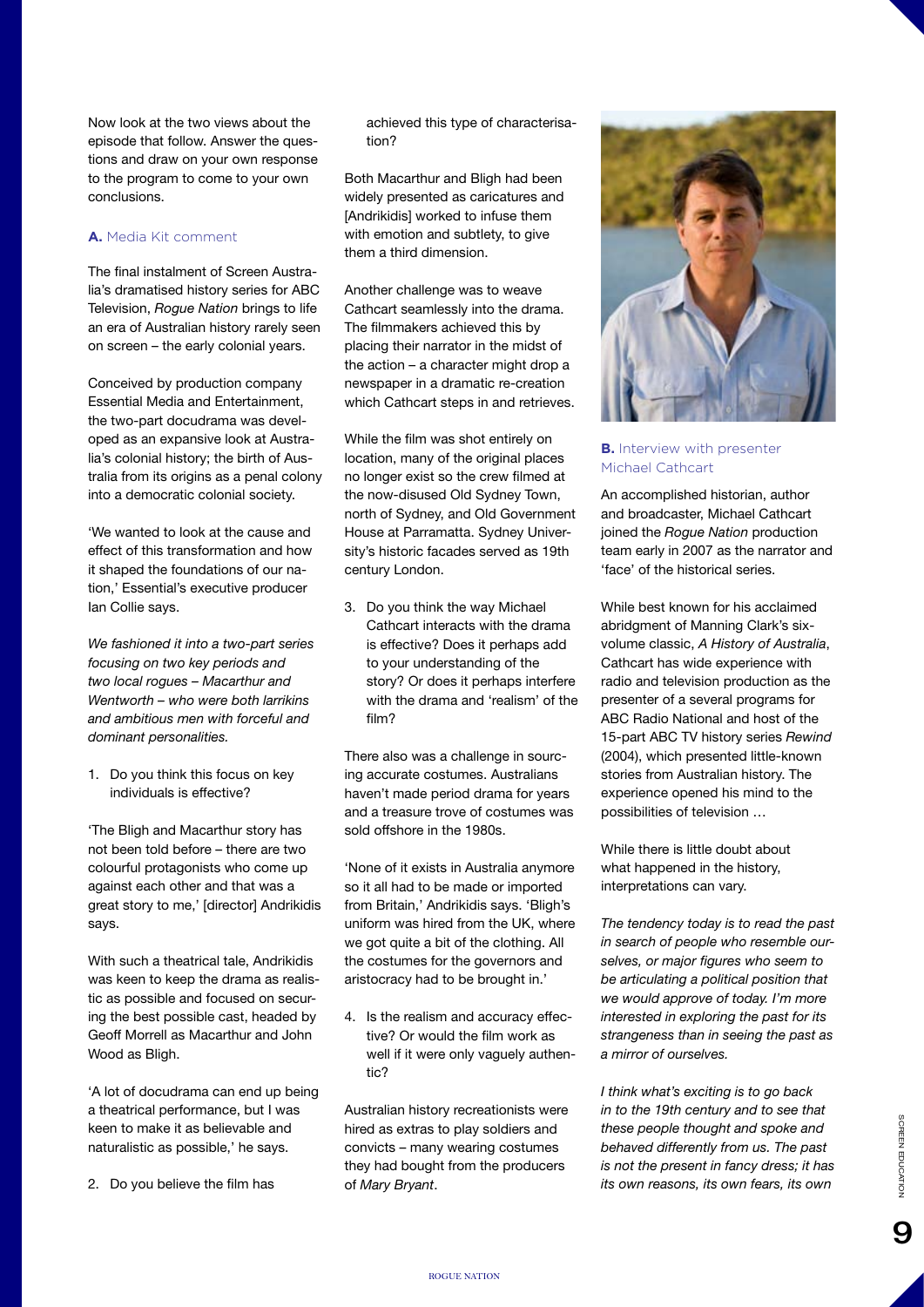*prejudices and its own aspirations.*

5. Do you think the main figures are presented more as familiar and identifiable characters, or as ones that are very different in their concerns and aspirations from us today? Explain your ideas.

Cathcart, who has taught Australian history for twenty years, says he never stops learning about the past and learned a lot while researching *Rogue Nation*.

'It clarified my thinking about the nature of rights in Australia: citizens' rights, civil rights, the rights to vote, trial by jury, free speech and decent conditions of work,' he says.

*The ultimate insight of* Rogue Nation *is that a society that valued individual rights and opportunity was implicit in the foundation of a convict colony. Rights for the settlers were as much part of the founding agenda of convict Australia as was punishment. In any case, the government couldn't afford to run the place as a prison. It was more economical to let the convicts make new and productive lives for themselves.*

6. Do you believe that representations of these big themes are achieved in the film?

'While great battles for power and opportunity were fought over the rights of the different classes to land, a great loss was suffered by Aborigines, whose rights as the traditional landowners were betrayed,' he says.

7. The Aboriginal perspective is non-existent in this film. Does that matter? Explain your views.

'The ultimate goal of the Making History initiative, and in this case *Rogue Nation*, is to take an era of Australian history which is often seen as boring and revitalise the way we look at it,' says the Director of Commissioned Production for Screen Australia, executive producer Mark Hamlyn.

8. Do you think this film has helped

make this period of Australian history realistic, entertaining, engaging and significant? Explain your views.

# Episode 2 Rights of Passage

# EXPLORING IDEAS AND **ISSUES**

# **BEFORE WATCHING** *ROGUE NATION: RIGHTS OF PASSAGE*

The following activities will help you understand some of the key ideas and concepts in the film you are about to see.

## **A.** Understanding representative government

Imagine that a decision-making body is needed to create rules for your school. Below are listed some possible individuals or groups who could fulfil this role.

- 1. Briefly note the advantages and disadvantages of each for this role in the table below.
- 2. Who would you select? (It my be a



combination of several of these.)

# UNDERSTANDING THE STORY AND EXPLORING THE IDEAS

## **Episode 2 –** Rights of Passage

# **Synopsis**

Historian Michael Cathcart introduces William Wentworth and the 'Emancipists', a loose-knit group of former convicts and their children who take on British Governor Ralph Darling in the 1820s in a struggle for independence

| <b>POSSIBLE RULE-</b><br><b>MAKERS</b> | <b>ADVANTAGES/</b><br><b>STRENGTHS</b> | <b>DISADVANTAGES/</b><br><b>WEAKNESSES</b> |
|----------------------------------------|----------------------------------------|--------------------------------------------|
| Principal                              |                                        |                                            |
| <b>Teachers</b>                        |                                        |                                            |
| Senior students                        |                                        |                                            |
| <b>All students</b>                    |                                        |                                            |
| Students chosen by<br>election         |                                        |                                            |
| Interested parents                     |                                        |                                            |
| <b>Community</b><br>representatives    |                                        |                                            |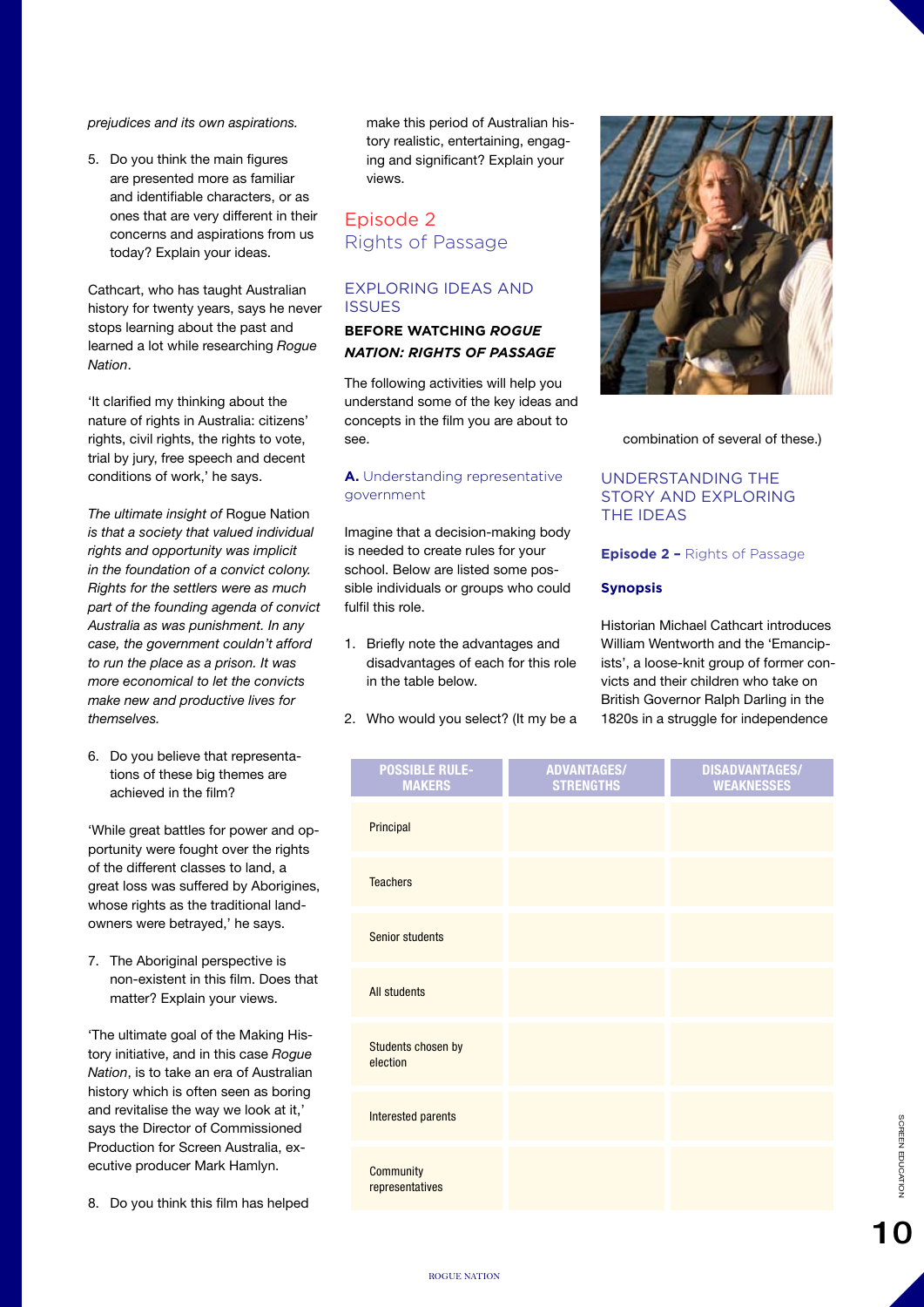

and civil rights in colonial Australia.

Set in Sydney in the 1820s, the second part of the dramatised documentary history series *Rogue Nation* delves into the conflict between the visionary Governor Lachlan Macquarie, who believes in the redemption of convicts and a fair go for all, and those who argue that his social experiment has gone too far.

After twenty-five years as a penal colony, Sydney's white population has grown to around 36,000. The convict class is creating a new identity, the giant textile mills of industrial England are hungry for wool and the booming Australian pastoral industry, led by John Macarthur, relies on cheap convict labour to supply it.

But with the industrial revolution comes a revolution of ideas and Macquarie believes in treating ex-convicts and their children as the equals of free immigrants – granting them land, government jobs, rights and respect.

It's a controversial view and strategic lobbying by the pastoralists leads to Macquarie's recall and replacement by Governor Ralph Darling, whose mission is to reassert imperial authority and reinforce the colony's status as a place of punishment.

But this won't happen without a fight and the 'Emancipists', championed by newspaper proprietor-turned-barrister William Wentworth, challenge Darling

head on. At stake is the question of whether a penal colony can ever become a nation.

Two high profile cases, the Sudds and Thompson torture scandal and the Jane New trial, expose the frailty of Darling's rule as the 'Emancipists' fight back with calls for justice and independence. The despised Governor is sent packing to a colourful Sydney farewell.

## **Questions**

After watching *Rights of Passage*, answer these questions to make sure that you understand the story and the key ideas and themes it presents.

The opening scenes of the film show us the drama that is about to be explored.

1. What is your first impression about the conflict between Governor Darling and William Wentworth?

In 1810 William Bligh was replaced as Governor of New South Wales by Lachlan Macquarie. Macquarie's answer to the question 'What sort of society should New South Wales be?' was a place where small-scale settlement was encouraged, and where people, regardless of their 'convict stain', could take a place in a free society. Under Macquarie the colony developed as a free society, with an increasing number of ex-convicts and convict-born people.

- 2. John Thomas Bigge, in New South Wales to report to the British Government on the way the colony should progress, was influenced by John Macarthur and a colonial aristocracy which opposed the democratic movement.
- 3. What was their vision of the way the colony should progress economically and socially?
- 4. How did they justify their views?
- 5. How was that view being contradicted or frustrated by Governor Macquarie and his policies?

A key character among the 'currency' stock (those people born as free men and women in Australia, but the children of convicts or ex-convicts) is William Charles Wentworth. Wentworth is a supporter of the notion of ex-convicts having the same rights as 'free-born Englishmen'.

- 6. How did Macquarie's policies help this development?
- 7. How was Wentworth connected with free settlers, convicts and currency people?
- 8. Wentworth was rejected as a suitable marriage partner to Macarthur's daughter. How might this have influenced his ideas?
- 9. Wentworth supported 'free representative government'. What does this mean?
- 10. Why did this idea, which was the way Britain itself was governed, cause such controversy and division in New South Wales?

Wentworth and Macarthur were seen as the leaders of the two opposing social and economic groups – Wentworth as the leader of the group that supported the equality of ex-convicts in the society, and Macarthur as leader of the group that resisted and opposed involvement by this 'socially inferior' group.

11. How did Wentworth's relationship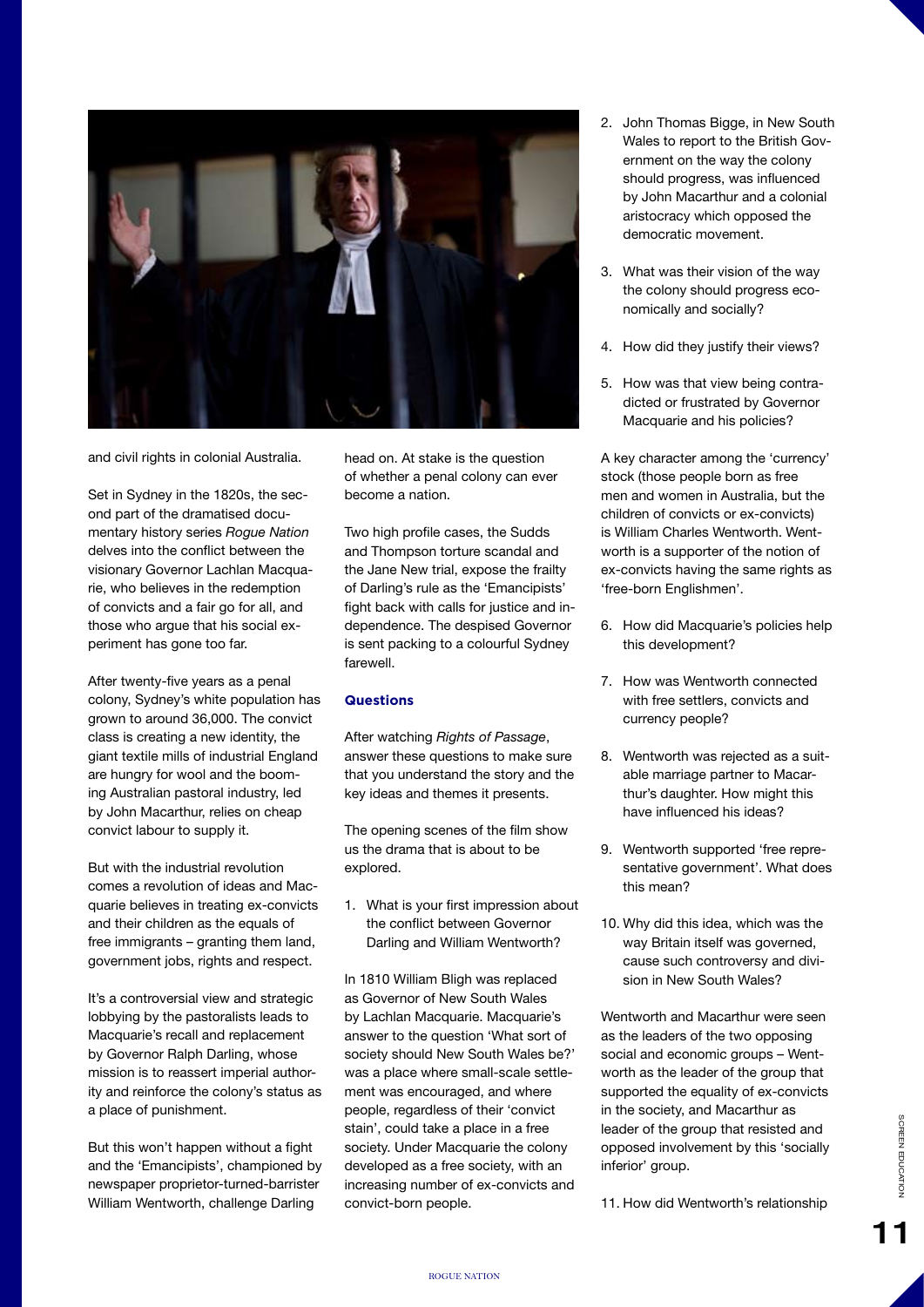with Sarah Cox show his beliefs?

- 12. Why did the relationship outrage New South Wales' exclusionist society?
- 13. Whose ideas does the new Governor, Sir Ralph Darling, share?

Darling implemented a change recommended by Bigge – that a small legislative council be formed to help govern the colony.

- 14. How would this theoretically be something that Wentworth would support?
- 15. Why did he not support it in the fashion that it was introduced?
- 16. Why would having a newspaper help Wentworth promote his influence in the colony?

Two cases now formed the battlefield between the Wentworth group, and the old establishment group, for whom Darling now became virtual leader.

- 17. Why did the soldiers Sudds and Thompson deliberately break the law?
- 18. How did Darling see this as a threat to the way he had been ordered by the British Government to move the colony of New South Wales?
- 19. Why did Wentworth react against the harsh punishment imposed – for humanitarian reasons, or for ideological reasons?
- 20. Why did Chief Justice Forbes oppose the sentence – for humanitarian reasons, or because it seemed to be the Governor going beyond the limits of his powers?
- 21. Why did the Sydney Turf Club dinner where Darling was insulted upset him – for personal reasons, or because it was a challenge to his authority in the colony?

The case of Jane New also raised issues that brought the powers of the Governor into question by those who wanted to limit those powers.

- 22. Why was Jane New able to work for her own husband even though she was still a convict?
- 23. Why did Governor Darling impose such a harsh sentence on her?
- 24. Why did Chief Justice Forbes oppose the sentence?
- 25. How was this an example of some citizens of New South Wales protecting the civil rights of the members of the society, even those who were the lowest on the social scale?
- 26. Why did Wentworth and his supporters oppose Darling's attack on property rights when he removed Jane New from her assignment to her husband?
- 27. Here is the scene where the issue is explained:

*CATHCART: Darling's zest for discipline and order will come back to haunt him …*

*By declaring Jane to be a convictat-large and then confining her to the notorious female factory, he's deprived James New of his servant. So now the question is this: What are James New's rights?*

*DARLING: The governor retains all rights over the assignment of convicts.*

*FORBES: According to the act you can show mercy. You can't just blaze in and make the sentence more severe and what of Mr New?*

*DARLING: The husband? What of him?*

*FORBES: Well the colony can't run without assigned servants. You've robbed him of his property rights in her.*

*DARLING: That's ridiculous. Isn't it?*

*CATHCART: He just doesn't get it. The age of the all-powerful governor is over. Forbes speaks for a new age of rights and the rule of law: he must know what's coming or rather who's coming. Wentworth with the help of the Stephen brothers issues a writ of*  habeas corpus [an order to make the Government bring the accused person to court to answer questions about her] *alleging the false imprisonment of Jane New. Now this turns on vital political question: How far can the government interfere with a person's property rights? You see, Jane New as an assigned convict is the property of her husband James.*

*WENTWORTH: Can the Governor rightly deprive this man? Deprive him of his servant? The Governor has no power to interfere in the assignment of a convict but the Governor has consigned this woman, a woman who should never have been brought to trial, to the hellhole of the female factory contrary to the most fundamental principles of British justice.*

How does the case of Jane New show the clash in New South Wales between those who want power to

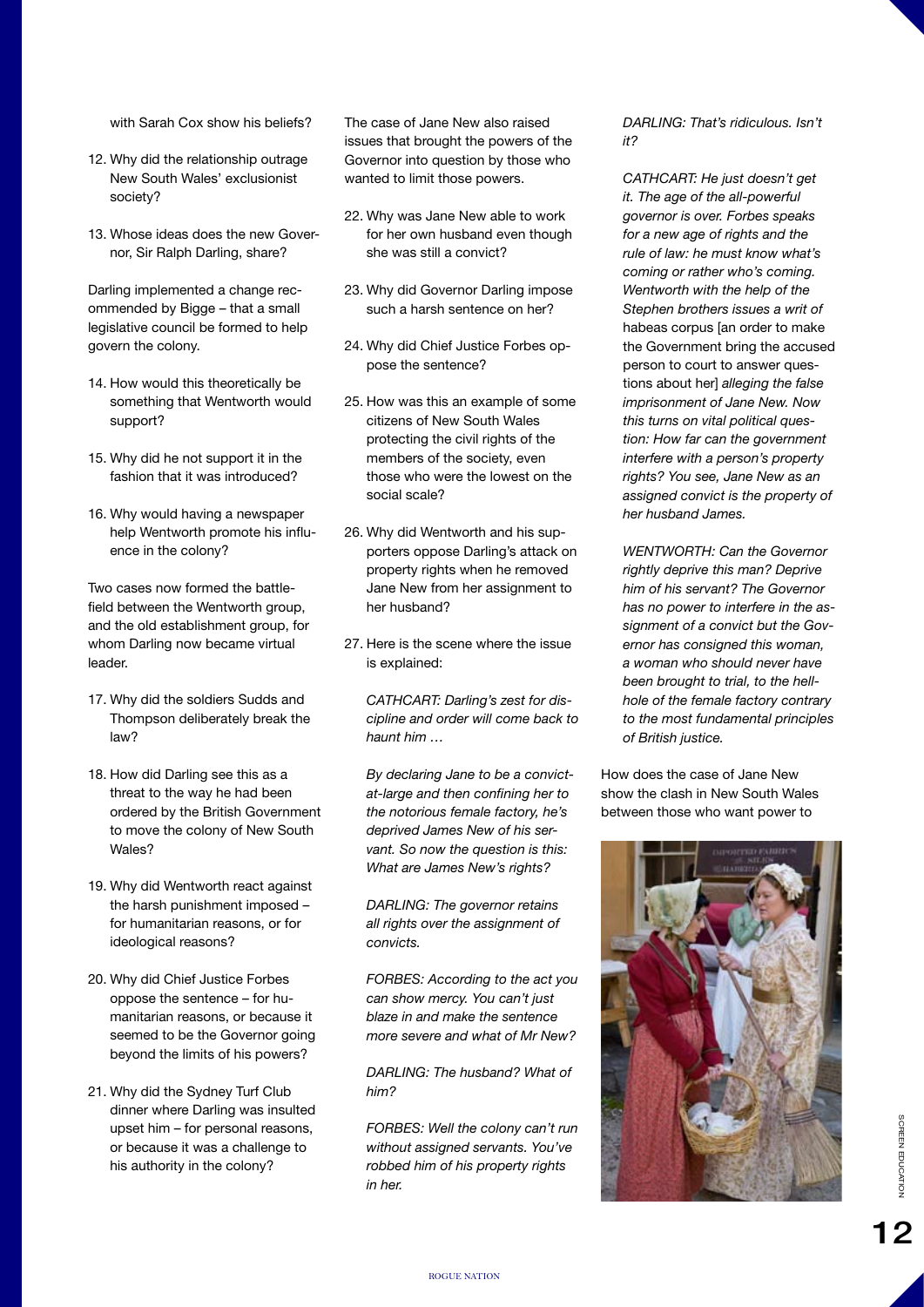be with the Governor, and those who want a more representative form of government, in which every person's rights are protected just as they are in Britain?

- 28. In fact Britain upholds the Governor's power in this instance on a legal technicality. How does Darling react to having this power?
- 29. How is this seen as overstepping his powers?

John Stephens continued to act illegally to protect Jane New, but was dismissed by Darling. Stephens, however, went to Britain and worked to undermine Darling's reputation. Darling was eventually recalled – to the celebration of the Wentworth group. Wentworth summarized the victory in this way: Good riddance and damnation to the autocratic rat of a man who came here to stamp on liberty and grind her into the soil. And we colonists have an equality of rights and standing and listening privileges with the King's subjects in the old country.

30. Discuss this evaluation of the struggle.

## Drawing it together

- 31. What do you think this film about the clash between Wentworth and Darling tells you about the *power and influence of individuals* in early New South Wales colonial history?
- 32. What does it tell you about *conflicting views of the future* of the colony?
- 33. What does it tell you about the *development of economic power and interests*?
- 34. What does it tell you about the *social composition of the society*?
- 35. What does it tell you about the *role of influence and patronage in Britain* on the development of the colony?
- 36. What does it tell you about the *significance of distance* in events in New South Wales?
- 37. What does it tell you about the *development of the colony away from an autocracy towards a representative government* on the British model?

#### Significant characters in history

Imagine that the two key characters of this episode, Wentworth and Darling, have applied to be the principal of your school.

Each claims to be the best person for the job.

- 1. Using the table tot he right, prepare a key list of points for and against each person. Include such aspects as strengths, weaknesses, ability to interact with people, leadership qualities and so on.
- 2. Which person would you prefer in the job?
- 3. Would your answer be the same when considering them as leaders of New South Wales in the 1820s, or do the different jobs require different qualities? Explain your opinion.
- 4. Here are two character summaries provided by the filmmakers in their Media Kit to accompany the film. Choose one of these and either analyse it, or create your own alternative version.

#### **William Charles (WC) Wentworth**

William Charles Wentworth, an explorer, author, barrister, landowner and statesman, was born in 1790, two years after his mother was convicted of theft and transported to Sydney. His father was Dr D'Arcy Wentworth, who sailed to Sydney on the *Neptune* 

| <b>WENTWORTH</b> | <b>DARLING</b>  |
|------------------|-----------------|
| Strengths/good   | Strengths/good  |
| qualities        | qualities       |
| Weaknesses/poor  | Weaknesses/poor |
| qualities        | qualities       |

and *Surprize.* Wentworth was sent to England to be educated and returned in 1810, where in 1811 Governor Lachlan Macquarie appointed him acting provost-marshal. He was granted 1750 acres (708 hectares) on the Nepean, where his estate, Vermont, is still a Wentworth property. While offended by the aristocratic behaviour of the ambitious landowners, Wentworth was no democrat, believing that men must be free, but free to rise.

In 1816 he returned to London where he studied law. He was in love with John Macarthur's daughter, Elizabeth, but her father refused the match. Insulted, Wentworth resolutely identified himself with the interests of the Australian-born. In 1819 he published *Statistical, Historical, and Political Description of the Colony of New South Wales and Its Dependent Settlements in Van Diemen's Land, With a Particular Enumeration of the*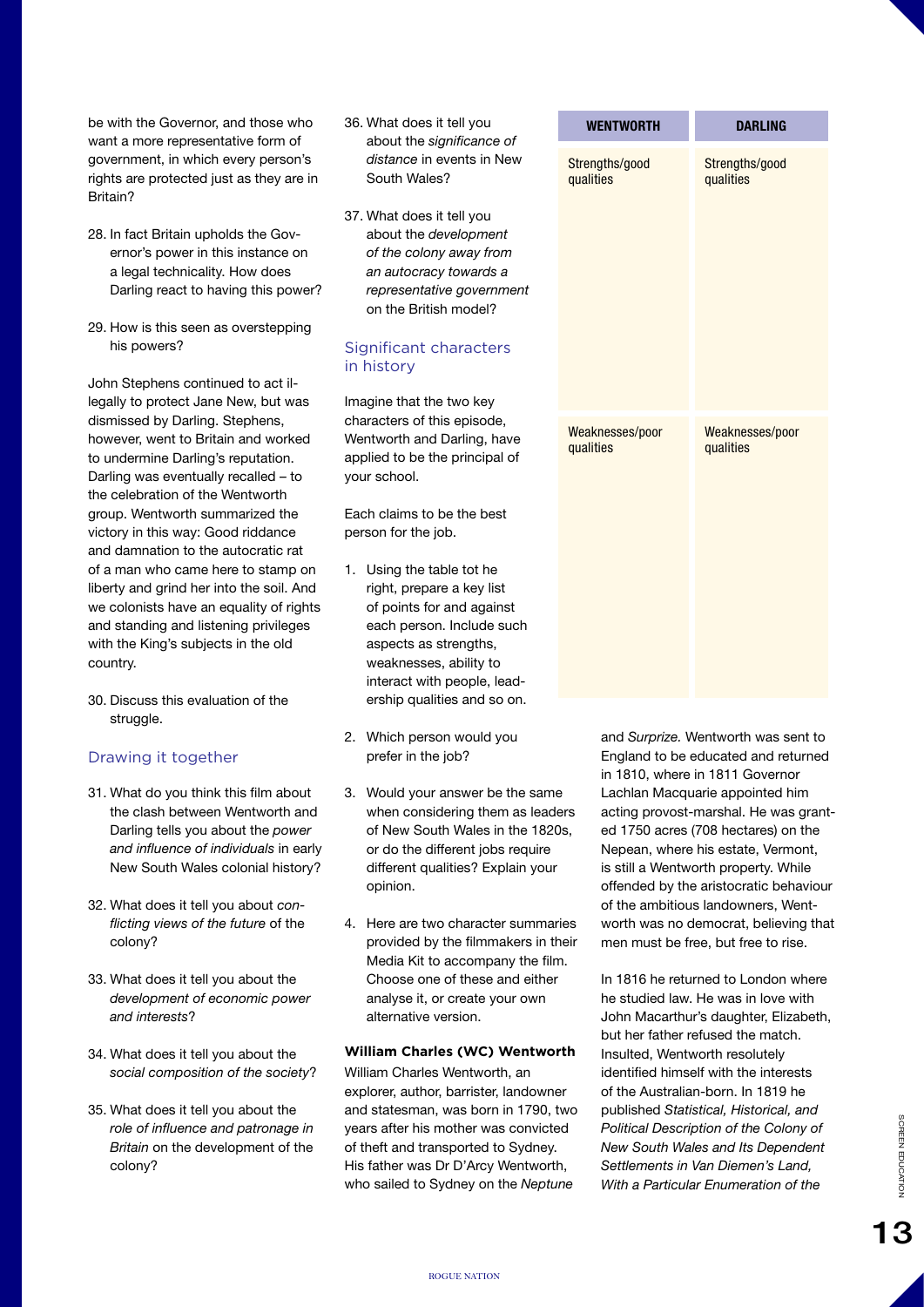*Advantages Which These Colonies Offer for Emigration and Their Superiority in Many Respects Over Those Possessed by the United States of America.*

Wentworth was called to the Bar in February 1822 and returned to Sydney in 1824, where he continued to write, championing the cause of the emancipists and smaller free settlers, free press, trial by jury and selfgovernment and in 1824, he published the first issue of the *Australian.* In 1827, Wentworth went head-to-head with Governor Darling when Darling prosecuted him for seditious libel over his criticism of the sentencing of Private Sudds.

By taking up the fight against autocracy and by his courage and oratory in the defence of Emancipists at the Bar, Wentworth awakened a political instinct among the smaller people of Sydney and become their hero. He entered the Legislative Council in 1843 and became a leader in the colony, playing a role in the establishment of state education and the foundation of Australia's first colonial university, the University of Sydney.

#### **Governor Ralph Darling**

Sir Ralph Darling was appointed in 1824 as Governor of New South Wales. He was a strict disciplinarian and regarded the thieving behaviour of Privates Joseph Sudds and Patrick Thompson as intolerable. Determined to stamp out potential rebellion in the military and make an example of the two men, Darling intervened in their sentencing and ordered the men to serve seven years' hard labour, making a spectacle of the severity. Sudds, who was already ill, died.

Back in England, Viscount Goderich advised Darling that he had acted illegally in commuting the sentence and advised that Thompson should be discharged from further punishment. Meanwhile the relationship between Governor Darling and Chief Justice Forbes had become so strained that, in 1828, Sir George Murray, Secretary of State for the Colonies, warned



them that if their relationship did not improve, Darling would be relieved of his command and the judge recalled.

Patrick Thompson returned to England in October 1829. In September 1835 he appeared before the Select Committee to inquire into the conduct of Governor Darling. The Committee eventually proclaimed Darling 'entirely free from blame'.

## Is *Rogue Nation* good history?

Note to teachers: The matrix that appears in the section for Episode 1 with the same heading as above (on page 8) can also be used for Episode 2.

Now look at the following information that relates to Episode 2, and draw on your own response to the program, to come to your own conclusions.

#### **A.** Media Kit comment

For director Lisa Matthews, the biggest challenge in making lively historical docudrama is the need to make it interesting and relatable for a contemporary Australian audience while maintaining its historical accuracy. Drama and accuracy are equally important.

This determination drove every stage of the filmmaking process for *Rogue Nation*, from casting, to costume and makeup, to filming and editing techniques.

'It was really important to make the film very contemporary so history was accessible to the audience,' Matthews says …

Writer Katherine Thomson elaborates:

*Most of the drama I have previously written is based to some degree on life; it's heavily rooted in factual drama. The question is always how much of a dramatic leap I can take and obviously the reins are fairly tight when you are dramatising documentary.*

Thomson was constantly aware of the need to back up every line with fact.

She drew heavily on original sources, including the reports written by the officials of the day as well as original police and court documents.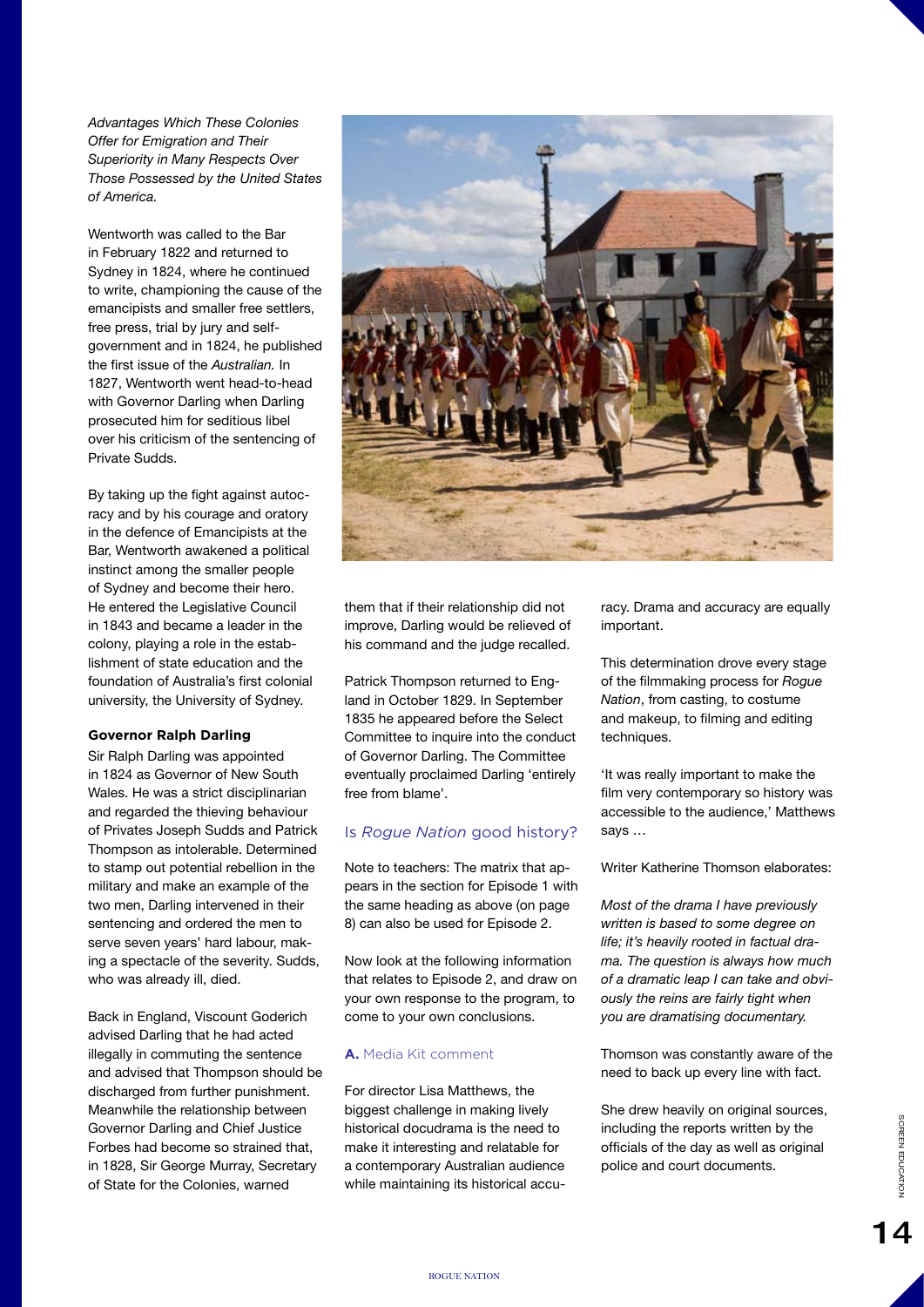

*Part of the frustration of this work is the enormous amount of research you do for just a couple of lines. You can't just write it was a sunny day – you have to go and read 10 books and make sure that it was a sunny day!*

Accuracy also was maintained by costume designers Jan Hurley and Jean Turnbull, who sourced many of the costumes from Britain.

'I didn't want the film to look like a boring old period film,' Matthews says.

*We felt that if the costumes weren't right there's no point making the film. It had to be believable and real. The uniforms – naval, convict, police and military – all had to be historically correct.*

But while historical accuracy was maintained in the script and look of the film, liberties were taken with language and accent.

*We didn't want it to be overly theatrical; we didn't want everyone to have pompous English accents so we pared back the accents to make it more real for the Australian audience. We wanted people to speak faster, as they do, to make it more real and more accessible.*

The two 54-minute episodes were shot using two cameras over five

weeks and Matthews and co-director Peter Andrikidis used modern shooting techniques to give the film a contemporary feel, including handheld cameras, 'switch' pans and jump cuts.

'Instead of just having a character walk from A to B, you chop it up so in time they walk faster. It's not always perfectly in continuity but it gives the film vibrancy and a more contemporary feel. It's not a new device, but in a period film it gave it a different feel,' Matthews says.

They avoided using sepia, a common device in period drama, preferring the saturated colours familiar to Australians and cooler, blue-based colours for British scenes.

As Matthews says, a riveting story is what drives a good film whether contemporary or set in the past.

*A lot of period films alienate the audience by making it a totally different world and we wanted to make it more accessible. People 200 years ago had the same basic needs, and wants, and desires as we do today. They weren't that different.*

*We want the viewers to be strapped in and taken on a riveting ride through our history but in a way that feels very real.*

- 1. Discuss the ways in which the filmmakers have tried to achieve historical accuracy.
- 2. Do you agree that exactness is needed in such films?
- 3. Discuss the ways that the filmmakers have tried to make it accessible to a modern audience.
- 4. Do you think they have succeeded?
- 5. The filmmakers believe that the film style was important in achieving a sense of acceptance by the audience. Select some scenes, identify the film techniques used

(including camera techniques, editing, lighting and colour, music) and discuss them.

**B.** Interview with presenter Michael Cathcart

Note to teachers: The material in Section B of Episode 1 (on page 9) can also be used for Episode 2. The following is an additional question that relates only to Episode 2.

*I think what's exciting is to go back in to the 19th century and to see that these people thought and spoke and behaved differently from us. The past is not the present in fancy dress; it has its own reasons, its own fears, its own prejudices and its own aspirations.*

6. Compare this comment with director Lisa Matthews' comment above that people 'weren't that different'. Comment on this apparent contradiction between the two and the way the film results.

# AFTER WATCHING *ROGUE NATION*

In making *Rogue Nation*, one of the filmmakers' aims was to get away from the idea of convict Sydney as a hellhole of punishment as depicted in Robert Hughes' book, *The Fatal Shore*  (and other earlier books like it).

The colony was definitely a place of punishment but it was also a place of opportunity for many of the convicts, who were able to get small grants of land soon after they completed their term. Babette Smith in her recent book *Australia's Birthstain* (see reference list) expands on this point.

- 7. What preconceptions of yours have been challenged by this film?
- 8. Is it how you imagined life in the early 1800s?
- 9. Were there any parts of the film that surprised you?
- 10. Are you keen to read more Australian history as a result of having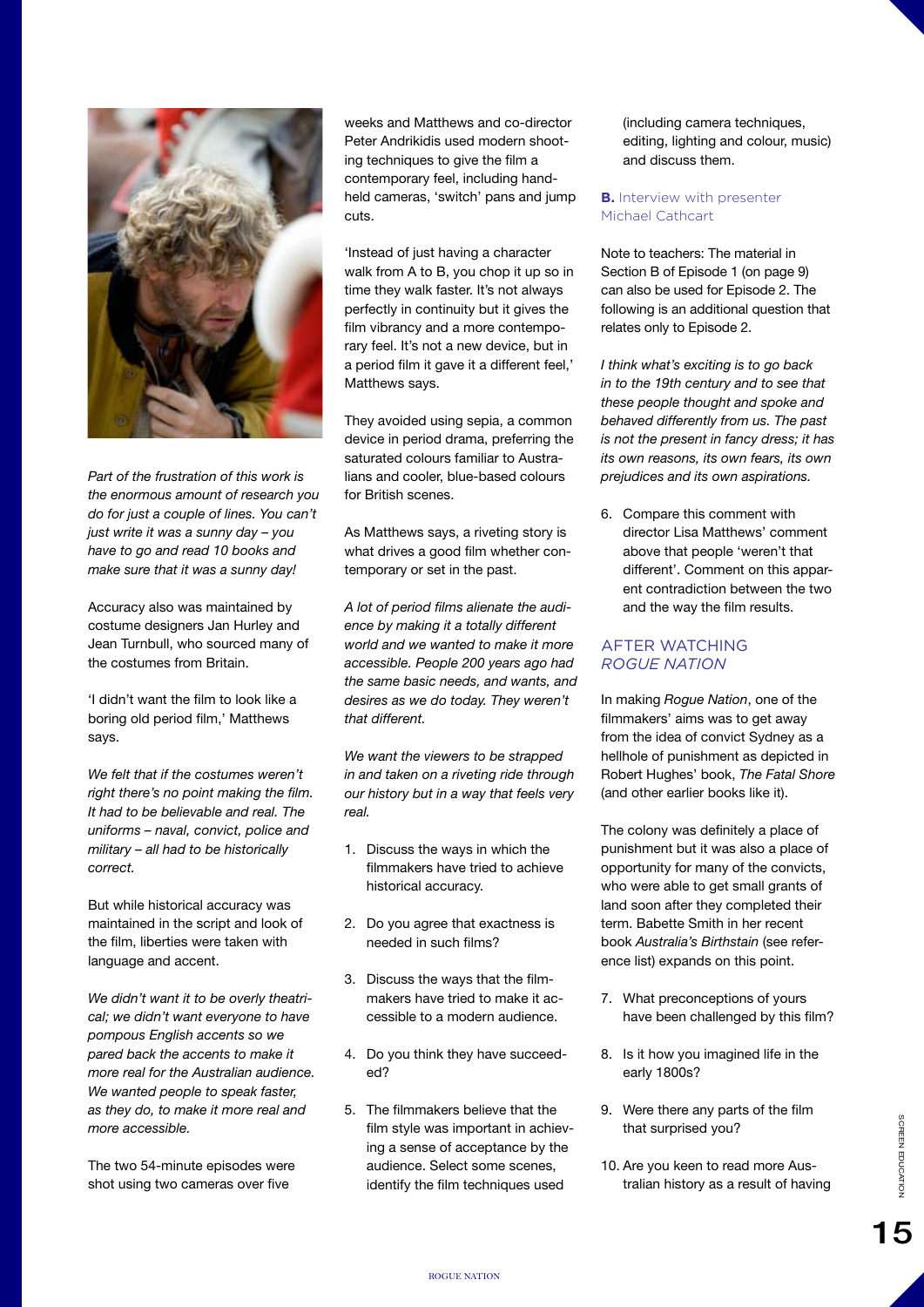watched *Rogue Nation* ?

11. Plan and write your own review of *Rogue Nation* in 350–450 words, for a newspaper television liftout magazine section.

## Further information

Alan Atkinson, *The Europeans in Aus tralia: A History, Volume One*, Oxford University Press, 1998.

Carol Baxter, *An Irresistible Tempta tion: The True Story of Jane New and a Colonial Scandal*, Allen & Unwin, 2008.

Tim Bonyhady, *The Colonial Earth*, Miegunyah Press, 2000.

Peter Cochrane, *Colonial Ambition: The Foundation of Australian Democ racy*, Melbourne University Press, 2006.

Stephen Dando-Collins, *Captain Bligh's Other Mutiny*, Random House, 2007.

Michael Duffy, *Man of Honour: John Macarthur – Duellist, Rebel, Founding Father*, Pan Macmillan, 2003.

Brian H Fletcher, *Ralph Darling: A Governor Maligned*, Oxford University Press, 1984.

Tom Keneally, *The Commonwealth of Thieves*, Random House, 2005.

Bruce Kercher, *Outsiders: Tales from the Supreme Court of New South Wales, 1824-1836*, Australian Schol arly, 2006.

Stuart Macintyre, *Concise History of Australia*, Cambridge University Press, 1999.

Kirsten McKenzie, *Scandal in the Colonies, Sydney and Cape Town, 1820-1850,* Melbourne University Press, 2004.

John Ritchie (Introduction)*, A Charge of Mutiny: The Court-Martial of* 

*Lieutenant-Colonel George Johnston for deposing Governor William Bligh, in the rebellion of January 26, 1808*, National Library of Australia, 1988.

John Ritchie, *Lachlan Macquarie: A Biography*, Melbourne University Press, 1986.

John Ritchie, *The Wentworths: Father and Son*, Miegunyah Press, 1997.

Babette Smith, *Australia's Birthstain: The Startling Legacy of the Convict Era*, Allen & Unwin, 2008.

A Screen Australia Making History production in association with Essen -

#### *Rogue Nation*

| tial Media & Entertainment. Produced<br>in association with the Australian<br>Broadcasting Corporation. |  |  |  |
|---------------------------------------------------------------------------------------------------------|--|--|--|
| <b>EXECUTIVE PRODUCER</b>                                                                               |  |  |  |
| <b>Mark Hamlyn</b>                                                                                      |  |  |  |
| <b>PRODUCER</b>                                                                                         |  |  |  |
| lan Collie                                                                                              |  |  |  |
| <b>DIRECTORS</b>                                                                                        |  |  |  |
| Peter Andrikidis, Lisa Matthews                                                                         |  |  |  |
| <b>WRITER</b>                                                                                           |  |  |  |
| Katherine Thomson (episode 2)                                                                           |  |  |  |
| <b>PRESENTER</b>                                                                                        |  |  |  |
| <b>Michael Cathcart</b>                                                                                 |  |  |  |
| <b>YEAR</b>                                                                                             |  |  |  |
| 2009                                                                                                    |  |  |  |
| <b>DURATION</b>                                                                                         |  |  |  |
| 2 x 54 minutes                                                                                          |  |  |  |

For further information contact:

Screen Australia Sales Office GPO Box 3984 Sydney NSW 2001 tel 02 8113 1064 tollfree 1800 213 099 fax 02 9357 1392 toll free 1800 077 471 sales@screenaustralia.gov.au www.screenaustralia.gov.a u

16 SCREEN EDGEWOOD